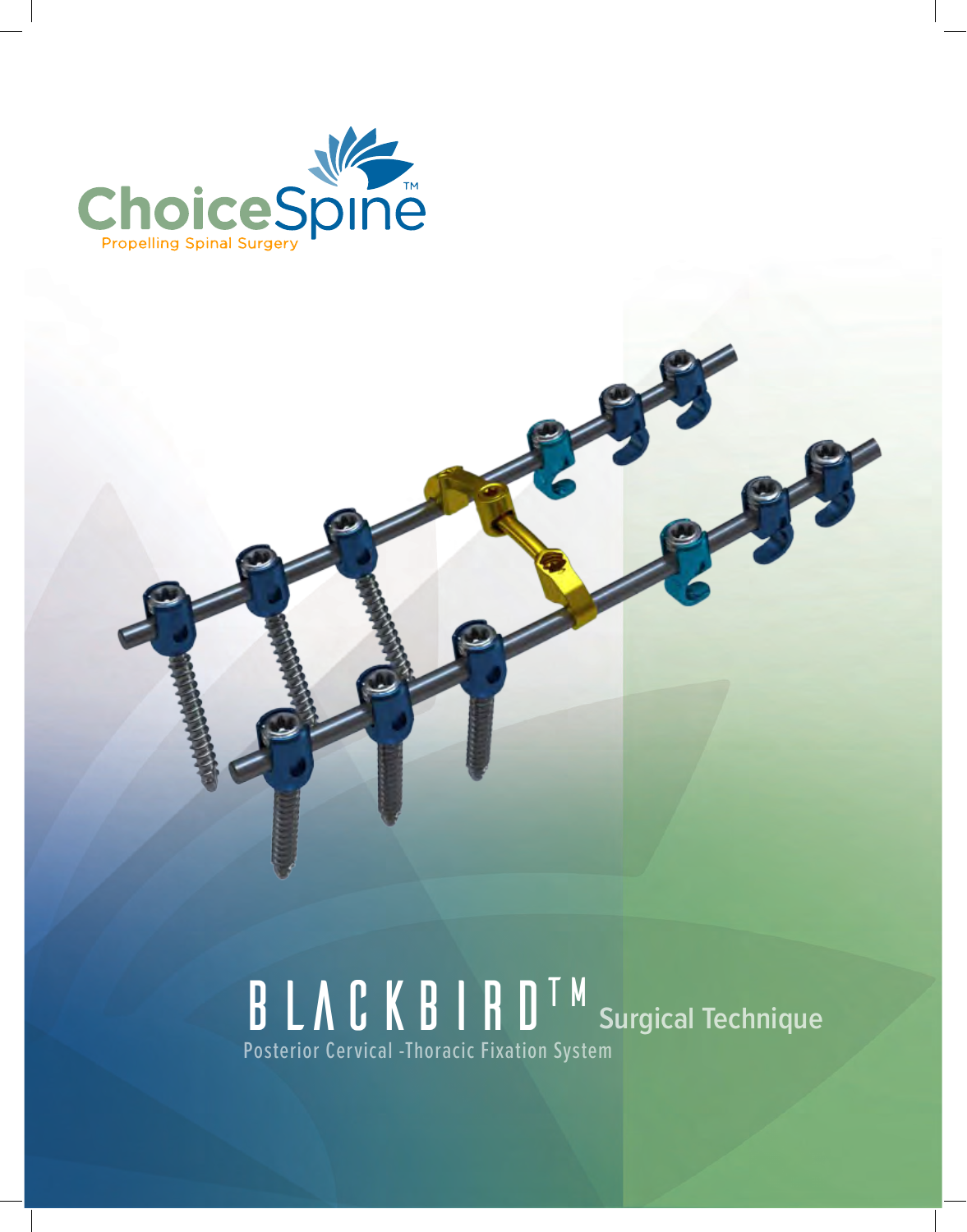

# BLACKBIRD **CERVICAL-THORACIC SPINAL FIXATION SYSTEM**

## **Table of Contents**

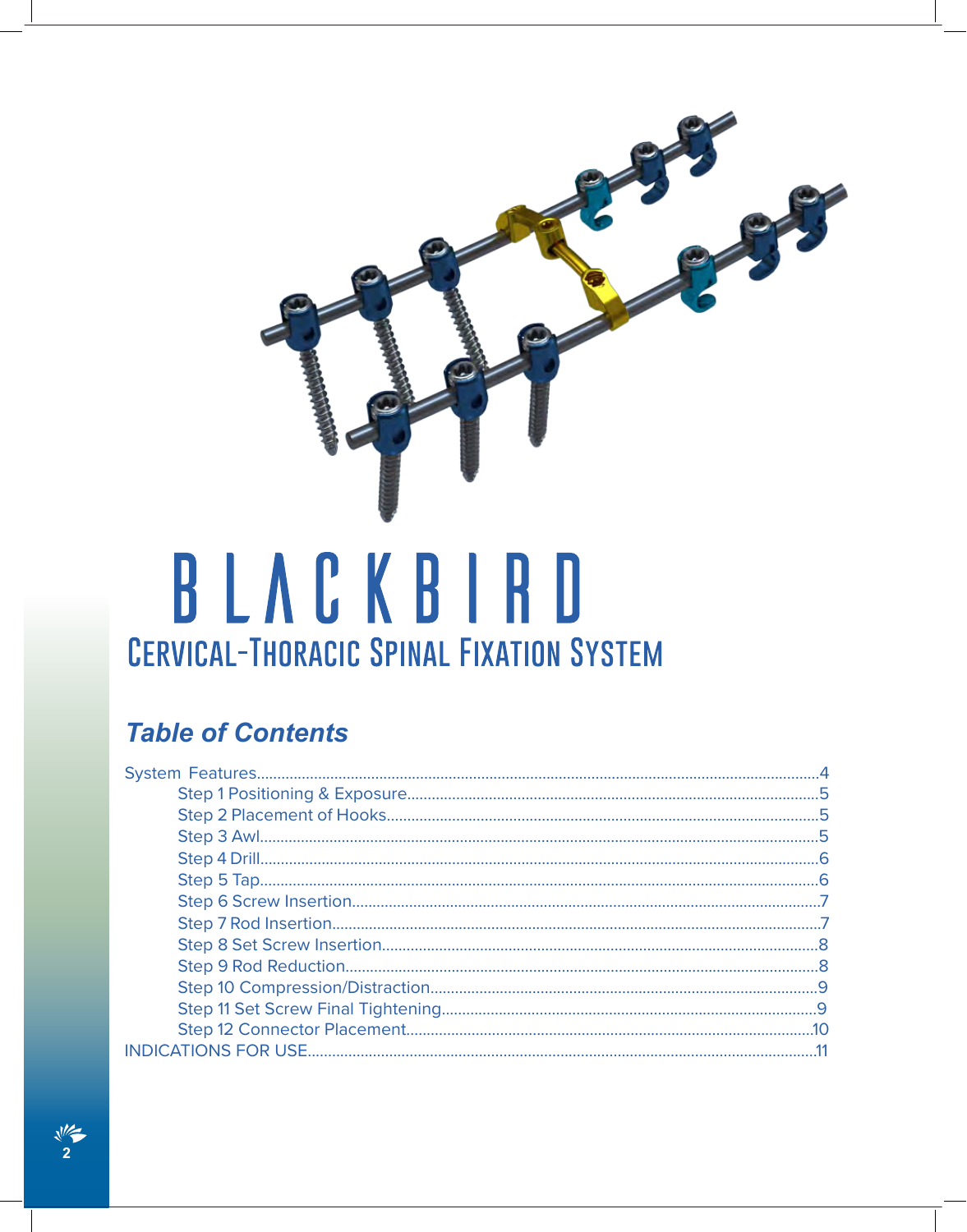#### The ChoiceSpine BLACKBIRD Cervical-Thoracic Spinal Fixation System is a comprehensive system for posterior fixation of the cervical and upper thoracic spine.

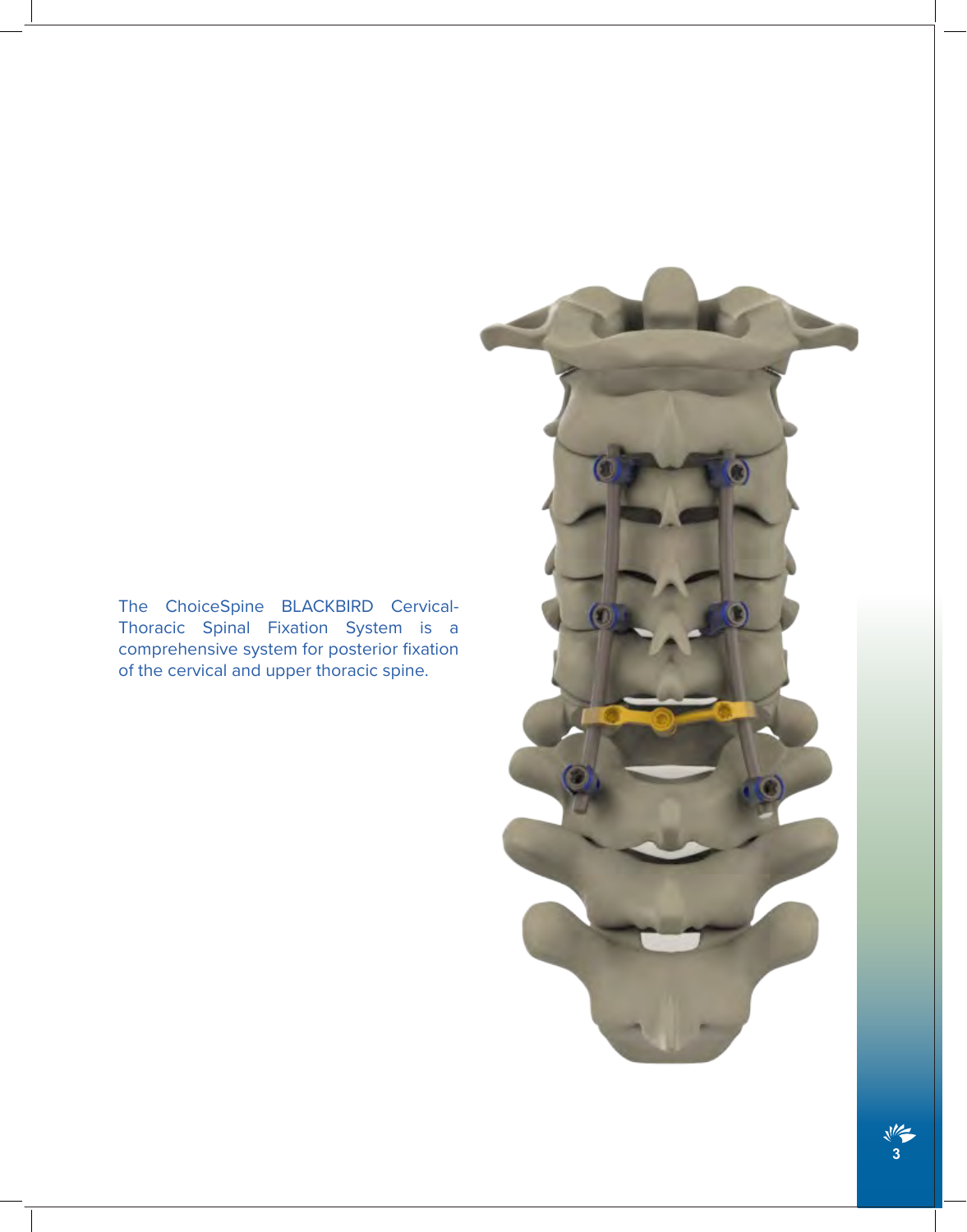#### *Description*

The ChoiceSpine BLACKBIRD Spinal System is a posterior spinal fixation system. The system is composed of 3.5mm & 4.0mm polyaxial screws in 10-32mm lengths as well as 4.5mm polyaxial screws in 18-32mm lengths. 3.5mm smooth shank polyaxial screws are also available. Standard rod options are 3.5mm diameter straight, prebent, and transition. Connectors include rod to rod, lateral offset, and rod transition connectors. Multiple hook sizes are included.

The BLACKBIRD system is intended to be used in skeletally mature patients as an adjunct to fusion for stabilization of the cervical spine & thoracic spine (C1-T3) for the following conditions: degenerative disc disease, spondylolisthesis, trauma, fracture / dislocation, spinal stenosis, atlanto/axial fracture with instability, tumor, and revision of previous cervical spine surgery. The use of polyaxial screws is limited to the thoracic spine (T1-T3). This system can be linked to other systems using connectors & rods.

#### *System Features*

**4**

- Polyaxial head: non-biased 70˚ of conical angulation
- Multiple screw options: 3 diameters; fully threaded and smooth shank
- Dovetail set screw: minimizes head splaying and cross-threading
- Variety of connectors: allows for variations in anatomy and technique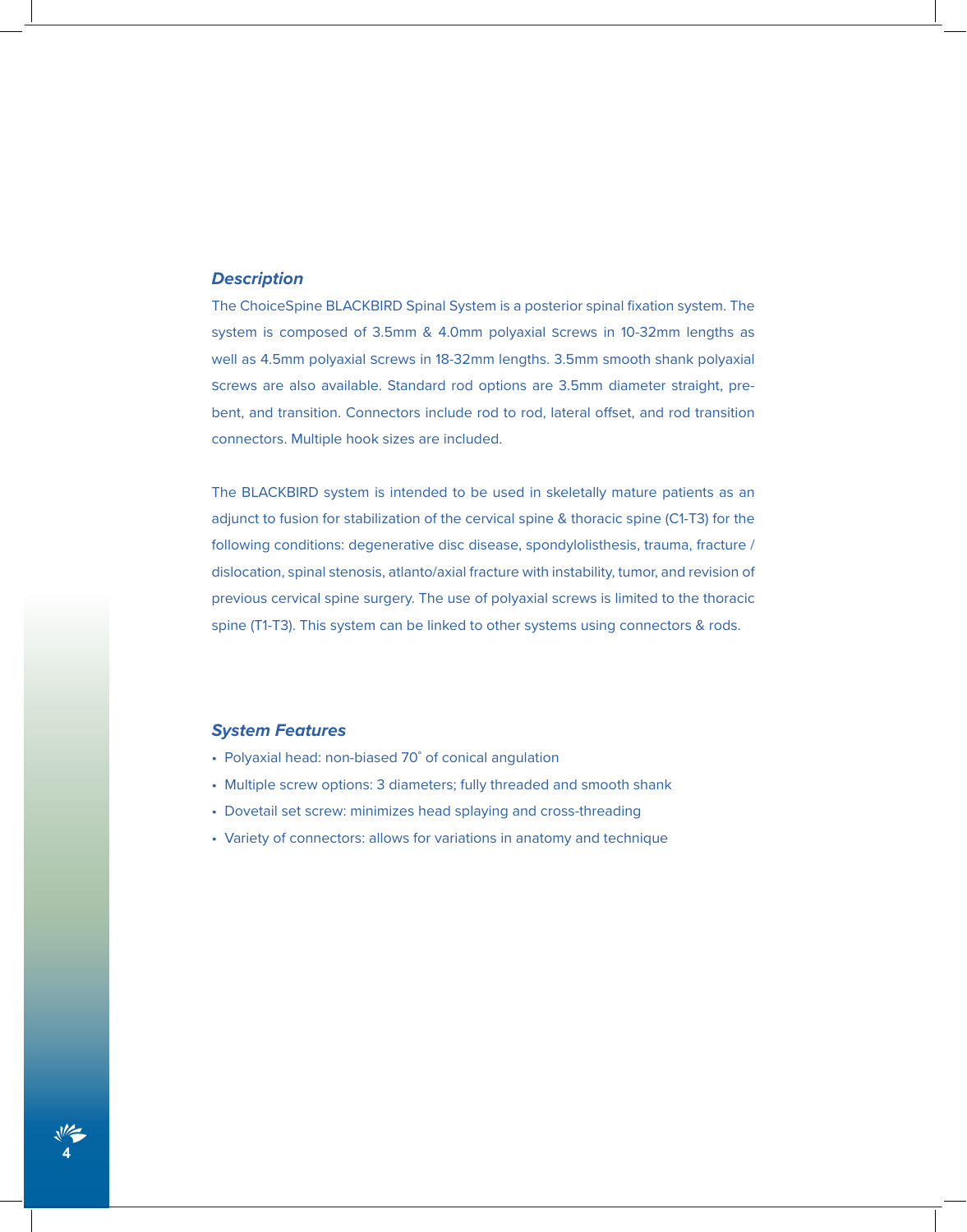#### *Step 1 Positioning and Exposure*

The patient should be positioned as appropriate for a posterior approach, taking care to preserve or improve sagittal alignment of the spine. Operative levels are verified clinically and/or radiographically. Ensure adequate exposure to perform the procedure.

#### **WARNING: CARE MUST BE TAKEN TO AVOID VITAL STRUCTURES**

#### *Step 2 Placement of Hooks*

Prepare the lamina. Select an appropriately sized hook based on anatomy. Insert the hook in desired location using the hook inserter (Fig 1). Repeat for the remaining hooks (Fig 2).



Figure 1 **Figure 1** Figure 2



#### *Step 3 Awl*

Determine the entry point and trajectory of the screw. Create a pilot hole using the awl (Fig 3).



Figure 3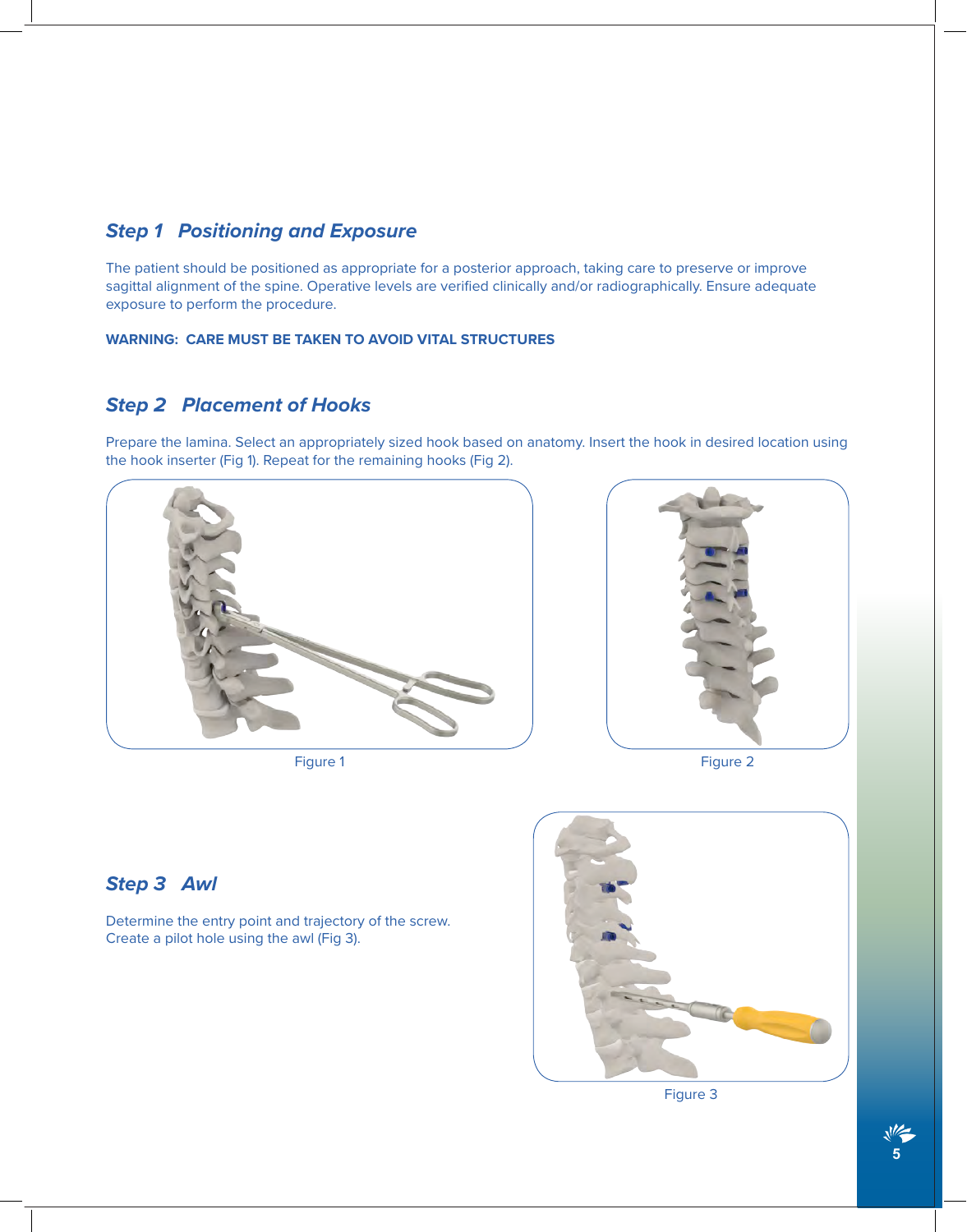#### *Step 4 Drill*

Determine drill length and adjust the drill guide to match the corresponding length. Guide depth is adjusted by rotating the knob at the proximal end of the barrel (Fig 4). Each stop adjusts the depth by 2mm (Fig 5). Depth is visually confirmed by the gauge on side of the barrel. Attach the drill to a quick connect handle. Insert the drill into the drill guide and advance it until the stop on the drill makes contact with the drill guide (Fig 6). Confirm the integrity of the pedicle using a ball tip probe.

#### **NOTE: Labeled drill length is equal to the screw length.**



#### *Step 5 Tap*

The tap sleeve is designed for tissue protection during tapping. Select the appropriate diameter tap and attach it to the quick connect handle. Load the tap sleeve onto the tap by sliding tap sleeve over the distal tip of the tap and advance toward the handle until the sleeve clicks into place (Fig 7). Insert the tap into drilled hole and advance. The sleeve is spring loaded and will retract from the tip as the tap advances. Tap depth is indicated on the tap at the top of the tap sleeve (Fig 8).







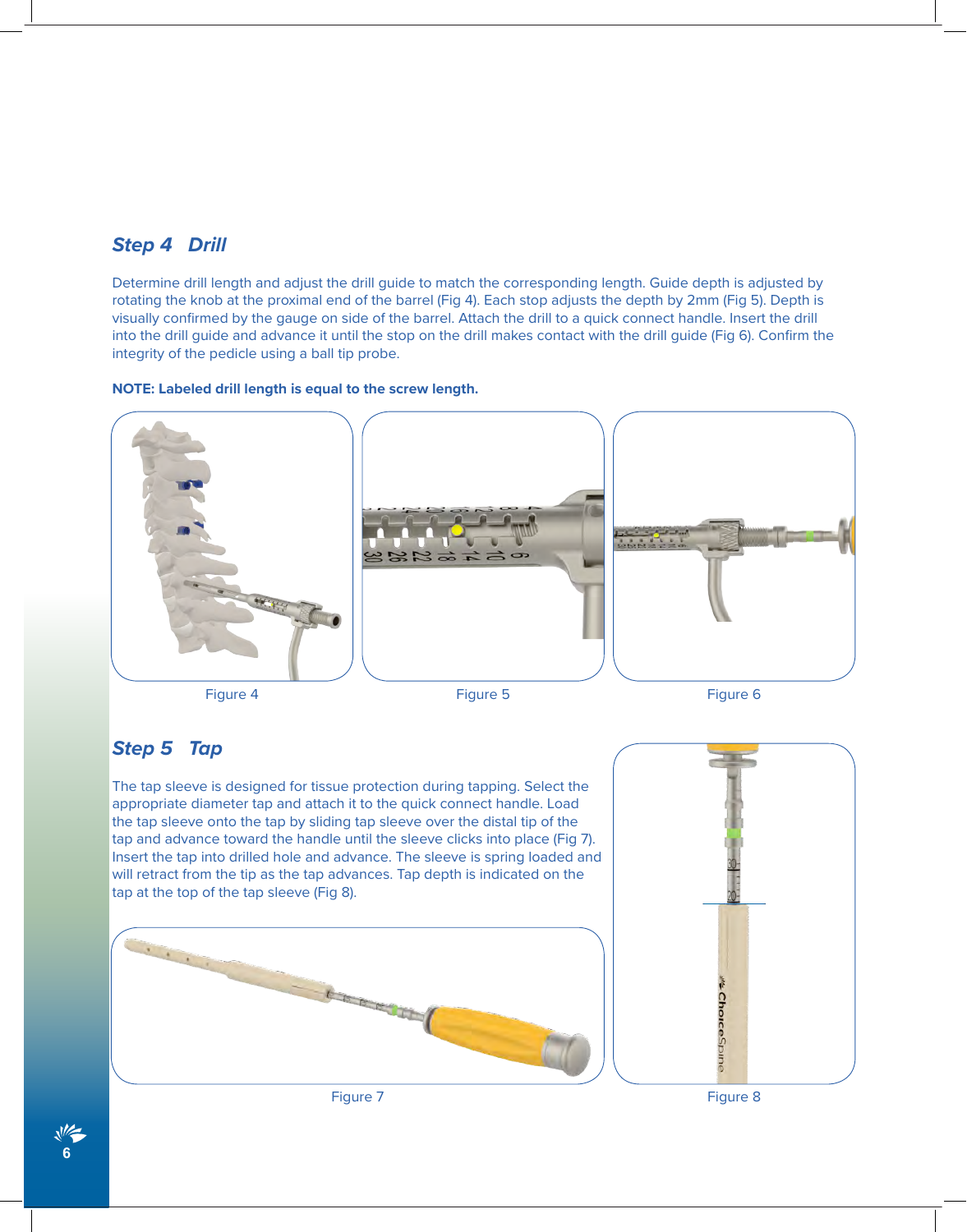### *Step 6 Screw Insertion*

Select appropriate screw size based on the prepared hole. To load the screw, attach the driver to the quick connect handle. Grasp the screw threaded area. Hold the driver vertical with the handle oriented down. Load the screw on to the tip of the driver to ensure the screw is fully engaged (Fig 9). Slide the outer sleeve until it reaches the tulip. Rotate the sleeve until it engages the threads of the tulip and hand tighten (Fig 10). Drive the screw into the pedicle to the desired depth.





#### *Step 7 Rod Insertion*

The rod template may be used to measure the appropriate length and contour of the rods. Cut the rod to the determined length using the rod cutter (Fig 11). Note the designated cut line on the rod cutter. An option for measuring the cut length is to use the rod cutter ruler. Attach the rod cutter ruler to the rod cutter (Fig 12). To use the rod cutter, first rotate the dial to ensure the two arrows are aligned as shown. Pass the rod through the rod cutter. The end of the rod is to align to the desired length marked on the rod cutter ruler. Bending of the rod is done via the rod bender. Insert the rod into the hooks and screws (Fig 13).

#### **NOTE: The rod cutter can only be used to cut the straight Ø3.5mm rods**



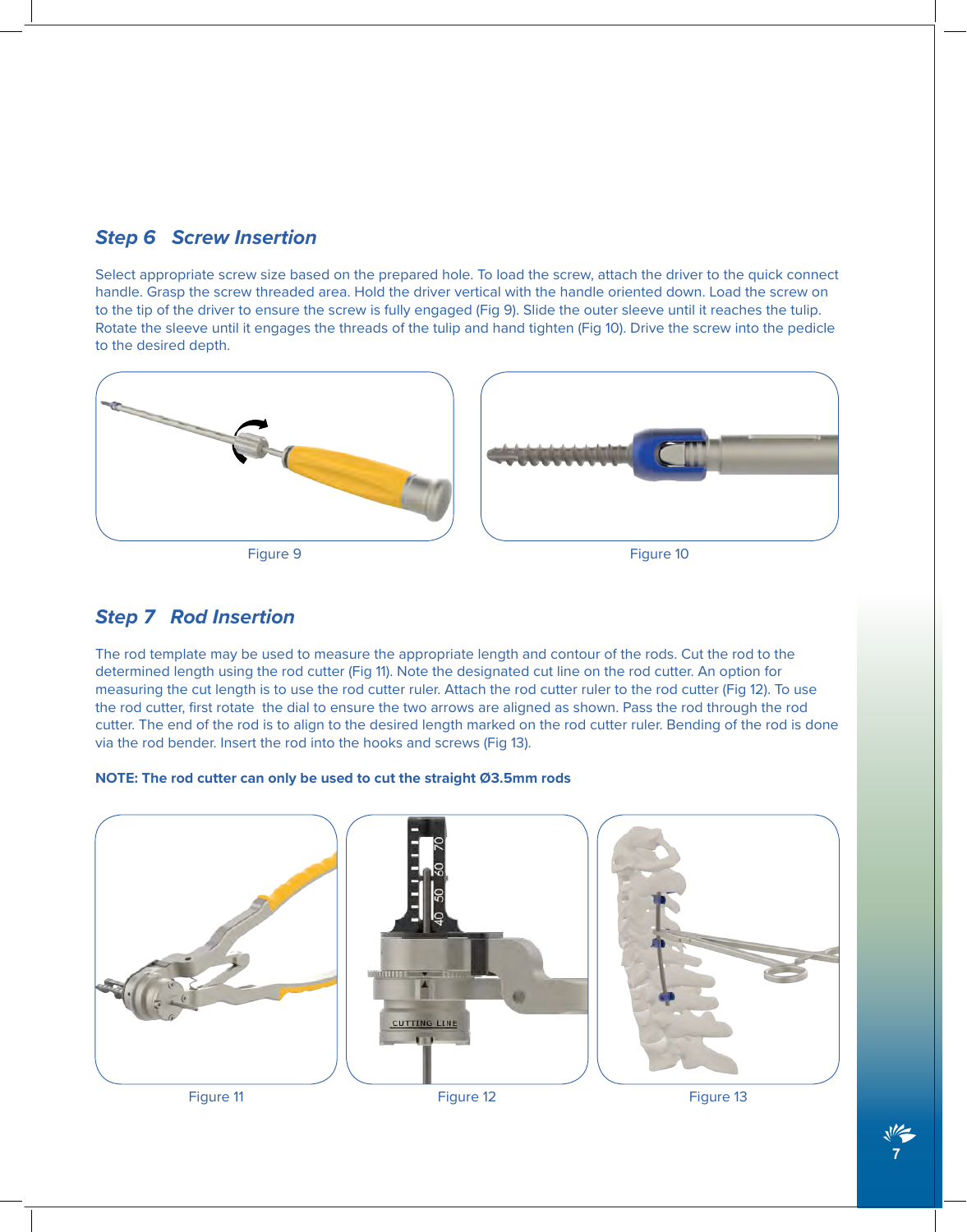



Figure 14 Figure 15

The set screw is provisionally tightened using a set screw starter. There are two versions of the set screw starter, a single end and a double ended (Fig 14). Load a set screw onto desired set screw starter and provisionally tighten (Fig 15). If the rod is not fully seated into the bottom

#### *Step 9 Rod Reduction*

*Step 8 Set Screw Insertion*

The rods may be reduced using the tower reducer, pistol reducer, or rod rocker. Rotate the winged knob on the tower reducer counter clockwise to extend the inner sleeve. Connect the tower reducer to the screw tulip (Fig 16). Verify that the tower reducer is seated correctly on the screw tulip & rotate the winged knob clockwise and reduce the rod (Fig 17). Provisionally tighten the set screws once the rod has been reduced (Fig 18). The rocker will mate with the screw or hook on the outside of the tulip.

#### **WARNING: The rod must be fully seated into the bottom of the screw tulip to avoid possible damage to the set screw and screw.**

**NOTE: Set screws may be inserted through the tower reducer or pistol reducer.**



Figure 16 Figure 17 Figure 18

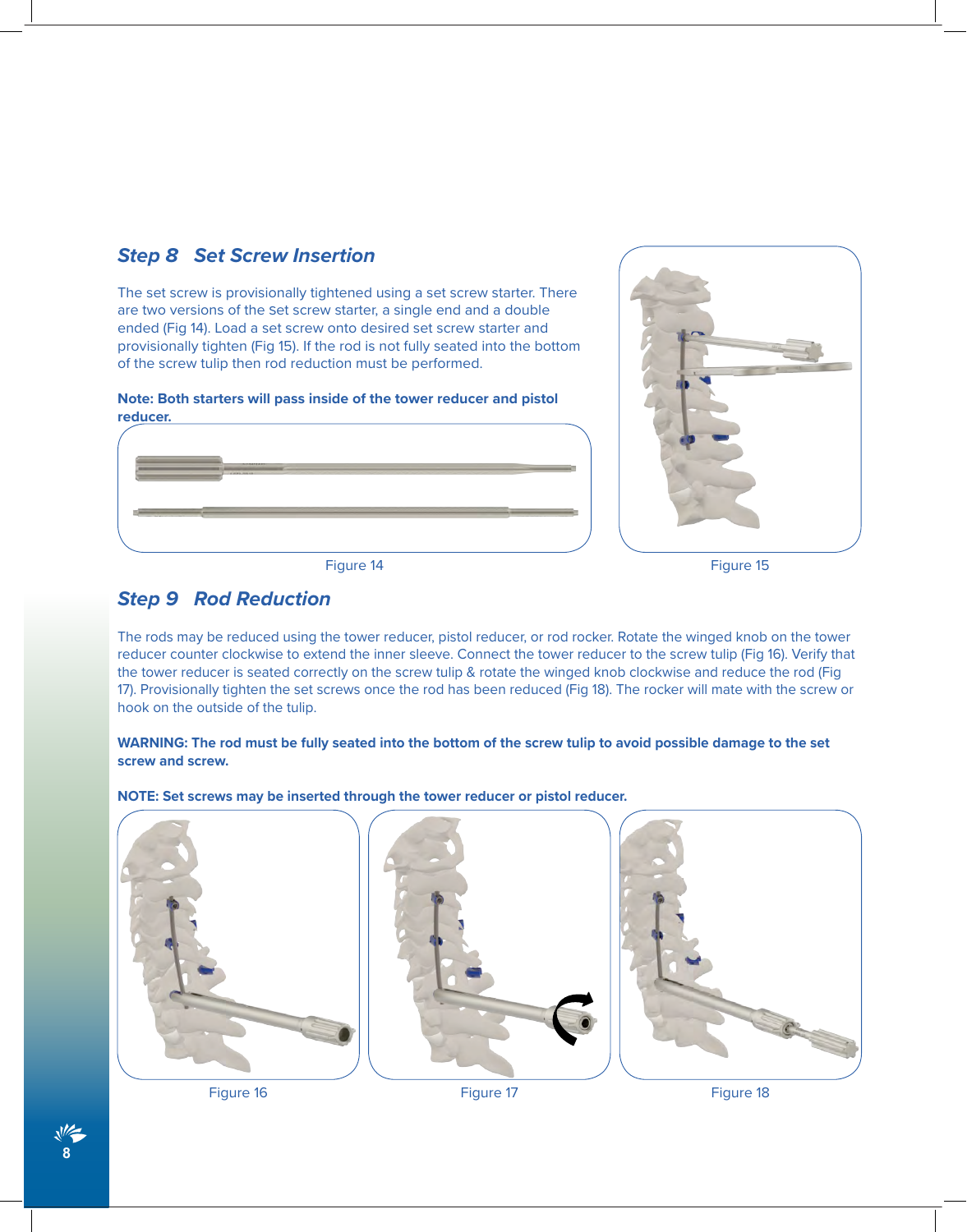#### *Step 10 Compression /Distraction*

At least one set screw should be provisionally tightened prior to compression or distraction. To compress, place the compressor over the rod on the outside of the screw or hook. Squeeze the handle until the desired compression is achieved (Fig 19). To distract, place the distractor over the rod on the inside of the screw or hook. Squeeze the handle until the desired distraction is achieved (Fig 20). Provisionally tighten remaining set screws.

### *Step 11 Set Screw Final Tightening*

Place the countertorque over the screw/hook/lateral connector. Assemble the final driver to the orange 30 in-lb T-handle. Pass the final driver down the inside of the countertorque and seat the driver into the set screw (Fig 21). Rotate the T-handle clockwise until the torque limiting value has been met. Repeat for all set screws. (Fig 22).







Figure 19



Figure 20

Figure 22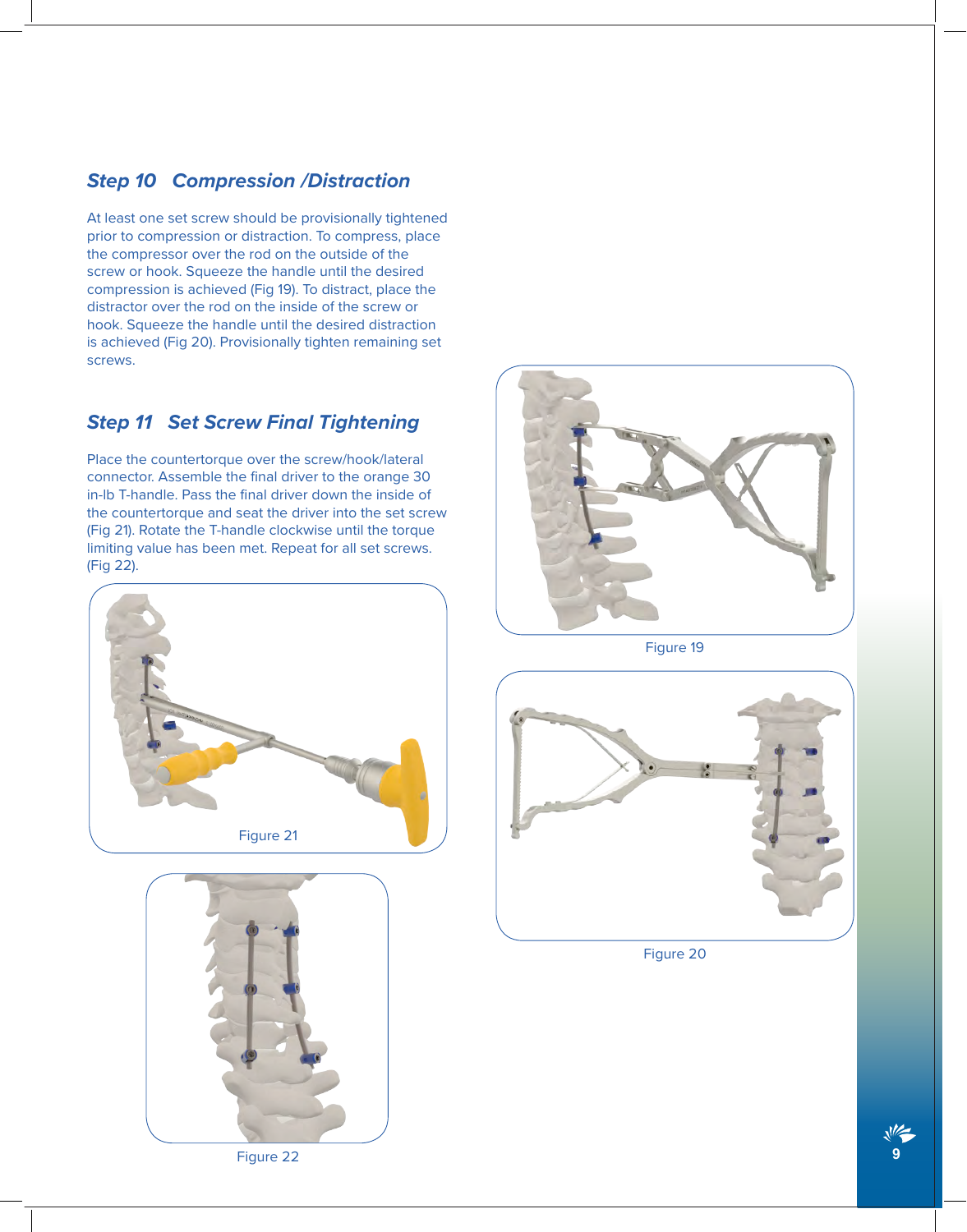#### *Step 12 Connector Placement*

There are a variety of connectors available in the BLACKBIRD system.

**WARNING: BEFORE INSERTING ANY CONNECTORS VERIFY THE POSITION OF THE SETS SCREWS TO ENSURE THEY DO NOT RESTRICT SEATING.**

#### **ROD TO ROD CONNECTORS**

Measure the distance between the rods using the cross connector caliper and select the appropriate sized connector. Place the connector on the rods at the

appropriate spinal location and provisionally tighten the lateral set screws followed by the central set screw. Final tighten the lateral set screws first followed by the medial set screw using the connector driver and the yellow 25 in-lb T-Handle.

#### **LATERAL OFFSET CONNECTORS**

Lateral connectors may be used when an offset is warranted or anatomy necessitates mediallateral flexibility. Determine the amount of the offset and select the appropriate sized lateral connector. The lateral connectors accept the same set screw as the polyaxial screws and are final tightened using the orange 30 in-lb T-handle.

#### **INLINE & DOMINO CONNECTORS**

There are multiple styles of connectors to connect the BLACKBIRD system with other ChoiceSpine spinal systems. These connectors should be carefully selected to match the correct existing rod diameters. The set screws are final tightened using the connector driver and the orange 30 in-lb T-handle. Use the inline countertorque to aid in final tightening of the inline transition connector.

*Removal*

To remove the device components, first remove all connectors using a cross connector driver attached to a quick connect handle. Lateral connectors are loosened using a set screw starter attached to a quick connect handle. Remove the rods. To remove polyaxial screws, mate a driver to the base of the screw. Back the screw. To remove the hook, carefully manipulate the hook to remove it from its location.







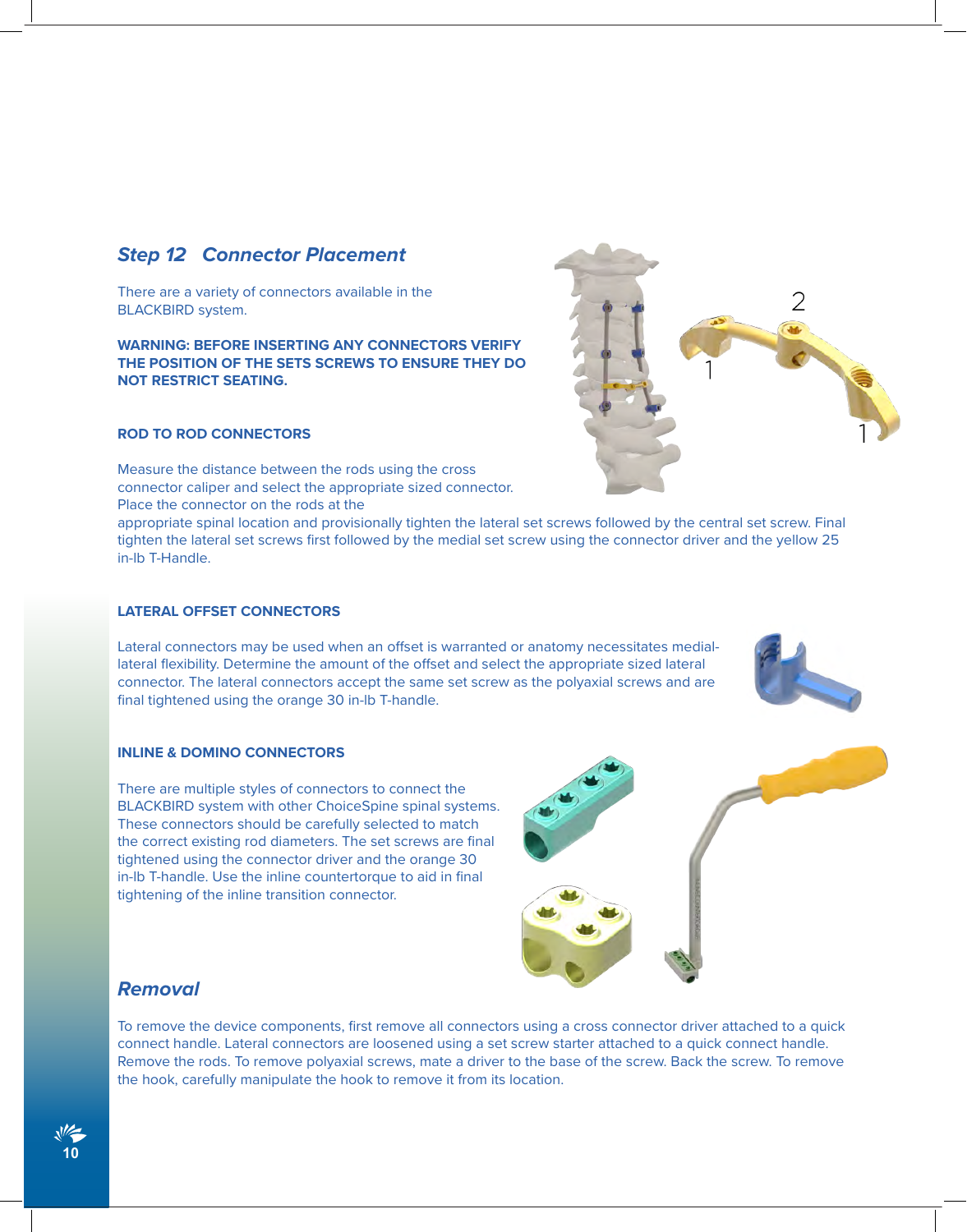#### **General Description:**

The ChoiceSpine BLACKBIRD™ Spinal System is a comprehensive system for posterior fixation of the cervical and upper thoracic spine. It is to be implanted posteriorly. The system is composed of polyaxial screws and smooth shaft polyaxial screws in various sizes, set screws, straight rods, pre-bent rods, transition rods, cross connectors, lateral offset connectors, rod transition connectors, and hooks. All implant components will be made from Ti 6Al 4V-ELI alloy or Cobalt-28 Chromium-6 Molybdenum Alloy per ASTM F1537. Associated instrumentation will accompany the implant components. Instruments will be made from biocompatible materials.

#### **Indications for Use:**

The Choice Spine BLACKBIRD Spinal System is intended to be used in skeletally mature patients as an adjunct to fusion for stabilization of the cervical spine & thoracic spine (C1-T3) for the following conditions:

- •degenerative disc disease (DDD; defined as neck pain of discogenic origin with degeneration of the disk as confirmed by history & radiographic studies)
- spondylolisthesis
- trauma
- fracture / dislocation
- spinal stenosis • atlanto/axial fracture with instability
- tumor
- revision of previous cervical spine surgery

The use of polyaxial screws is limited to the thoracic spine (T1-T3) " for anchoring the construct only" and not intended to be placed in the cervical spine. The use of the rods and hooks are intended to provide stabilization and promote fusion in the cervical / upper thoracic (C1-T3) spine. This system can be linked to a Ø6.0 mm rod system such as the Choice Spine Starfire™ Pedicle Screw System.

#### **Contraindications:**

Contraindications include, but are not limited to:

- infection, systemic or localized
- signs of local inflammation
- morbid obesity
- fever or leukocytosis
- mental illness
- alcoholism or drug abuse
- pregnancy
- severe osteopenia
- suspected or documented sensitivity or allergies to the implant materials
- •presence of congenital abnormalities, vague spinal anatomy, tumors, or any other condition which prevents secure implant screw fixation and/or decreases the useful life of the device
- •any condition having inadequate tissue coverage over the operative site
- any circumstances not described under Indications for Use
- patients unwilling or unable to follow post-operative instructions

#### **Cautions, Precautions, Warnings, Possible Adverse Effects**

#### **Cautions:**

• Mixing of dissimilar metals can accelerate the corrosion Process. Stainless steel and titanium components must NOT be used together.

- Do not use components of the Blackbird™ Spinal System with components from any other manufacturer.
- As with all orthopedic implants, none of the Blackbird Spinal System components should ever be reused under any circumstances.

#### **Precautions:**

- The implantation of pedicle screw spinal systems should be performed only by experienced spinal surgeons with specific training in the use of this pedicle screw spinal system because this is a technically demanding procedure presenting a risk of serious injury to the patient.
- Patients who smoke have been shown to have an increased incidence of non- union. These patients should be advised of this fact and warned of the consequences. Other poor candidates for spine fusion include obese malnourished, those with poor muscle and bone quality, and nerve paralysis patients.

#### **Warnings:**

The safety and effectiveness of pedicle screw spinal systems have been established only for spinal conditions with significant mechanical instability or deformity requiring fusion with instrumentation. These conditions are significant mechanical instability or deformity of the thoracic, lumbar, and sacral spine secondary to severe spondylolisthesis (grade 3 and 4) of the L5-S1 vertebrae, degenerative spondylolisthesis with objective evidence of neurologic impairment, fracture, dislocation, scoliosis, kyphosis, spinal tumor, and failed previous fusion (pseudarthrosis). The safety and effectiveness of these devices for any other conditions are unknown.

This device system is not intended to be the sole means of spinal support. It's use without a bone graft or in cases that develop into a non-union will not be successful. No spinal implant can withstand the loads of the body without maturation of a solid fusion mass, and in this case, bending, loosening or fracture of the implant will eventually occur. The proper selection and compliance of the patient will greatly affect the results.

The implantation of Choice Spine BLACKBIRD spinal systems should be performed only by spinal surgeons fully experienced in the surgical techniques required for the use of such implants. Even with the use of spinal implants, a successful result in terms of pain,function, or fusion is not always achieved in every surgical case. The BLACKBIRD™ Spinal System has not been evaluated for safety and compatibility in the MR environment. The BLACKBIRD™ Spinal System has not been tested for heating, migration, or image artifact in the MR environment. The safety of the BLACKBIRD™ Spinal System in the MR environment is unknown. Scanning a patient who has this device may result in patient injury.